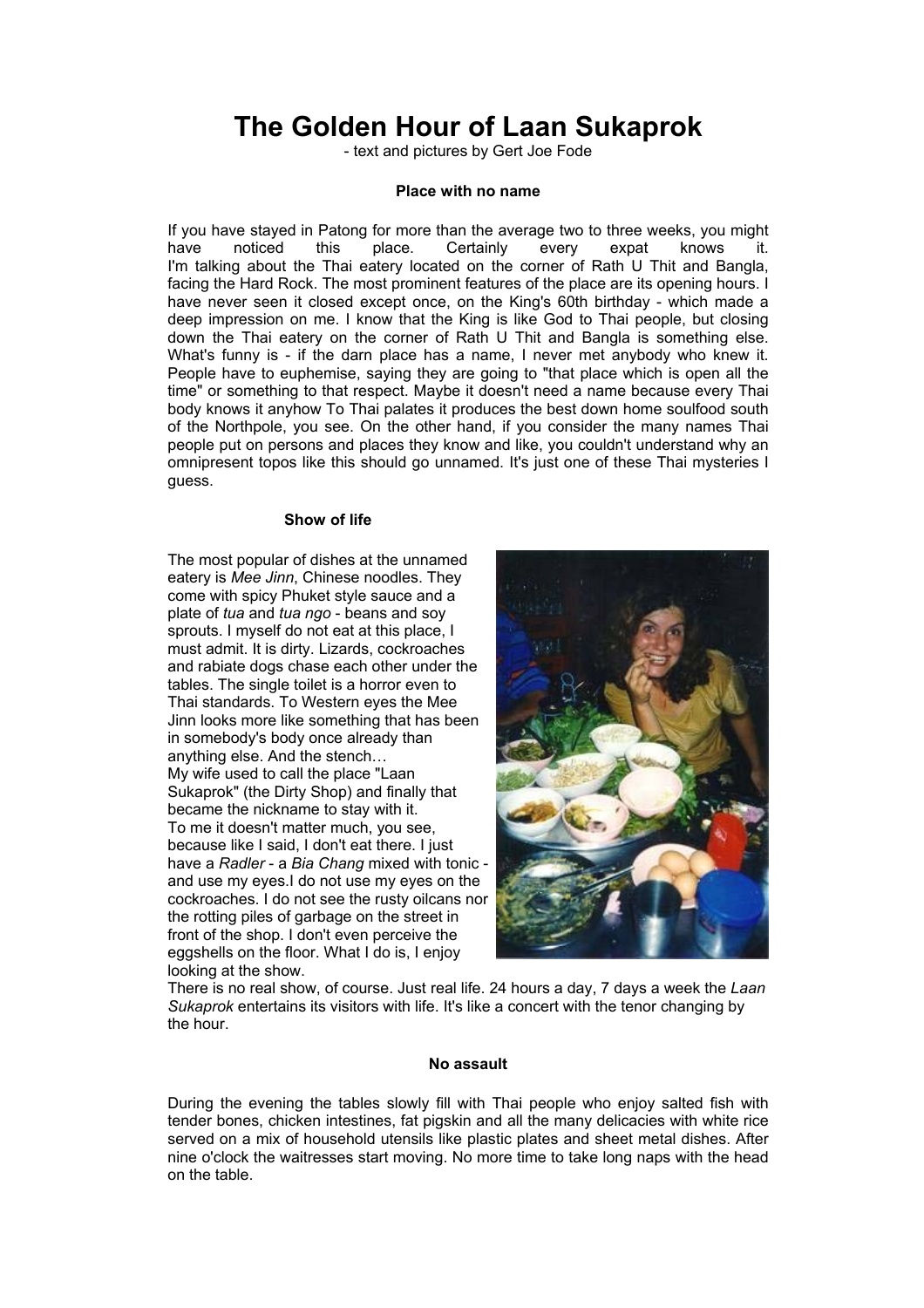One of the good things about Laan Sukaprok is the absence of background music. Unlike most Thai eateries and bars of that caliber, there is no assault to your ears by either wailing Isaan songstresses or slashing pop music cymbals. Instead there are the sounds of people. Laughing girls, the sputter of Phuket dialect, a few noisy farangs and the languages of Babylon. Pidgin Thai-English is the common nominator. Behind it all is the accompaniment of traffic. The taxis, the Honda Dreams and every twentieth minute a young Thai man screaming by on one of those high-pitched motorbikes. Then there is an eruption in the kitchen, a gush and a cloud of chili. The concert of life crescents after midnight. Bargirls come in for a plate of mee jinn, some of the supermarket and hotel girls in their uniforms, too. The joint begins to jump.

# **Fire in the house**

Alas, now the firehouse has gone. It was a special treat at the time we had that Go Go, located right next to the Laan Sukaprok. The Firehouse ladies would come in for a morsel of Thai noodles and stand at the counter clad in minimalistic French lingerie... Sketchily covered by a sarong, a T-shirt or any other piece of garment, so that they would not stand stark naked. But still the exorbitantly high heels, the powerful make-up and the nylons gave them away. The Firehouse girls were a wonderful, sopranissimo counterpoint to the griminess of the surroundings. Sitting with a Radler, catching glimpses of nylons, bustieres and even the adorable small G-string undies was heaven on earth. Go Go goddesses had come down to earth to sit and suck spaghetti with decollated breasts and all the other outlets of femininity. It was impossible not to think of irregular French verbs.

# **The Golden Hour**

And then, finally, the golden hour would strike. I don't know how much time I have spent through the years in this eatery, watching the chicks roll in late at night. You see,



as all the "downtown" bars close around two, the girls gyrate towards Soi Sunset, where the action will continue until the break of dawn. In order to get there, they all stride up through Soi Bangla and must pass the intersection of Rath U Thit. That's where the Laan Sukaprok sits and when you sit in the Laan Sukaprok at this hour, the exodus will pass right under your nose. For exodus it is. I wonder how many places our universe has, where one can

sit and watch hundreds of chicks roll in? All gorgeous, all dressed up to kill and all and a dime? Sitting in funky old Laan Sukraprok between 2 and 3 always makes me feel like a caesarian Nero, clad in plain clothes, wandering around in the dirty alleys of Rome, exploring the underworld. There is great manpower in beholding so much female beauty, knowing, you can have it all. available for a song

### **Action fun feeling**

Mythological events come to mind, as I watch five hundred sirens swaying and dancing in their black skirts and silvery shoes. Cinderella, Barbarella, Cleopatra. Do you know what I'm trying to say? Nubian princesses with glowing tiaras on their foreheads. Prancing onyx antelopes with high hinds, black unicorns with shining ivory horns. On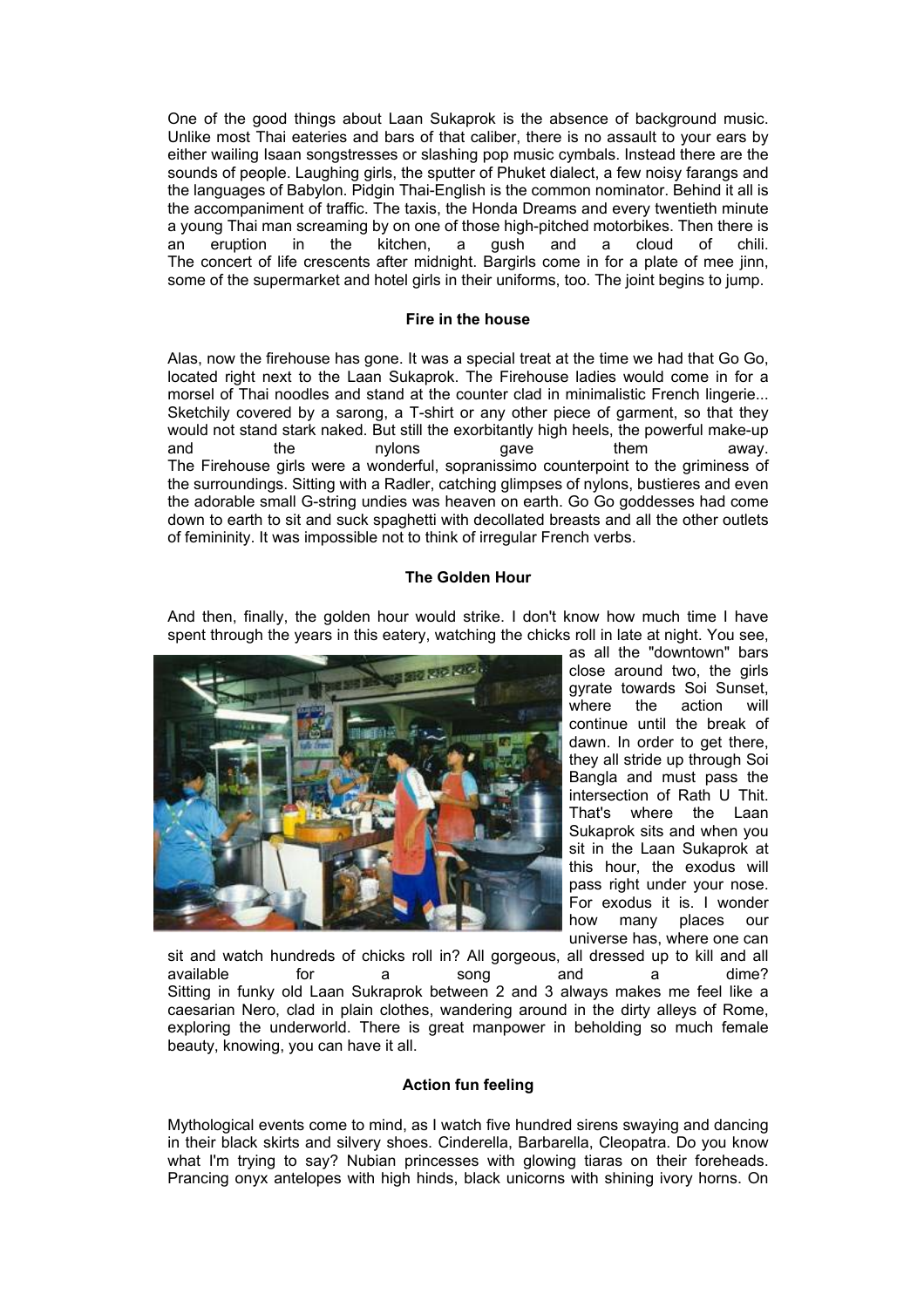and on they come, some of them on motorbikes with the nude thighs bent to meet the pedals.

Some girls cannot stand up against the soulfood lures of the Laan Sukaprok. They come in and bring with them the late night action fun feeling. Now they are wide awake, now they are having a good time. This is where you want to catch the m: young and lovely like the Girl from Ipanema at the prime time of the night. Spirits are high. Flower children, katoys and Filippino musicians mingle and merge in the concert of life.

## **Much too bright**

Later still the garb age men come to collect the piles of rubbish. That is nothing as prosaic as it sounds. The first thing you notice are the lights. I don't know who has equipped the vehicle, but it always reminds me of that blinking thing in the sky of "Blade Runner". Flashlights on the back and the rear, colored lights all around the truck. The next thing you notice is the sound of the engine and finally - the stench. The guys cling to the truck like monkeys to a tree. When the thing stops, they jump down and attack the rubbish piles with their bare hands. I have always admired these guys. Actually I have bestowed my earthly belongings to them. There is wonderful symbolism in giving the last of me to a team of cleaners. And I am sure they can put my CD collection of Frank Sinatra - my only worldly possession besides a 13 years compilation of The "Bartenders Union" - to good use. As the hours drift away like sand between a child's fingers, mee jinn gets eaten, Heineken gets drunken and everybody is either merry or pretends to be. Suddenly it is six in the morning and the waitresses do not have to move so much any more. Finally only a couple of katoys and a small group of older bargirls still cling to a table with the dwindling hope of making a lucky draw. After a dozen of Radlers the dawning world looks grim, spoilt and much too bright. But the waitresses seem more awake than ever and all of a sudden a new breed of visitors pour in.

# **Lunch is slow**

The decelerating diminuendo of bassoons is quickly being substituted by crisp horns



and piccolo flutes as bank clerk and office workers occupy the empty seats. With a quick disapproving glance they take in the katoy-bargirl scenario and place their energetic bodies in the green and blue plastic chairs. It is wonderful to behold their fresh, polite and clean appearance. But they don't stay for long. Not more than an hour and they are gone.

From now until noon only a few people are still

breakfasters and most farangs are either still asleep or at work already. the girls to rinse the vegetables and prepare the meat. breakfasting. Usually it is hot already at this time of the day. Thai people are not great Lunch is even slower. Every sensible person rests in the shade, taking a nap. Time for Only from four o'clock in the afternoon things begin to happen gradually. The first boozers show up. Hippies with long hair and beard, which have mistaken the direction of Goa, India. Balding beerbellies; serious drinkers, who don't care about looks any more. There is always the odd guest or couple with a rucksack or a sportsbag.